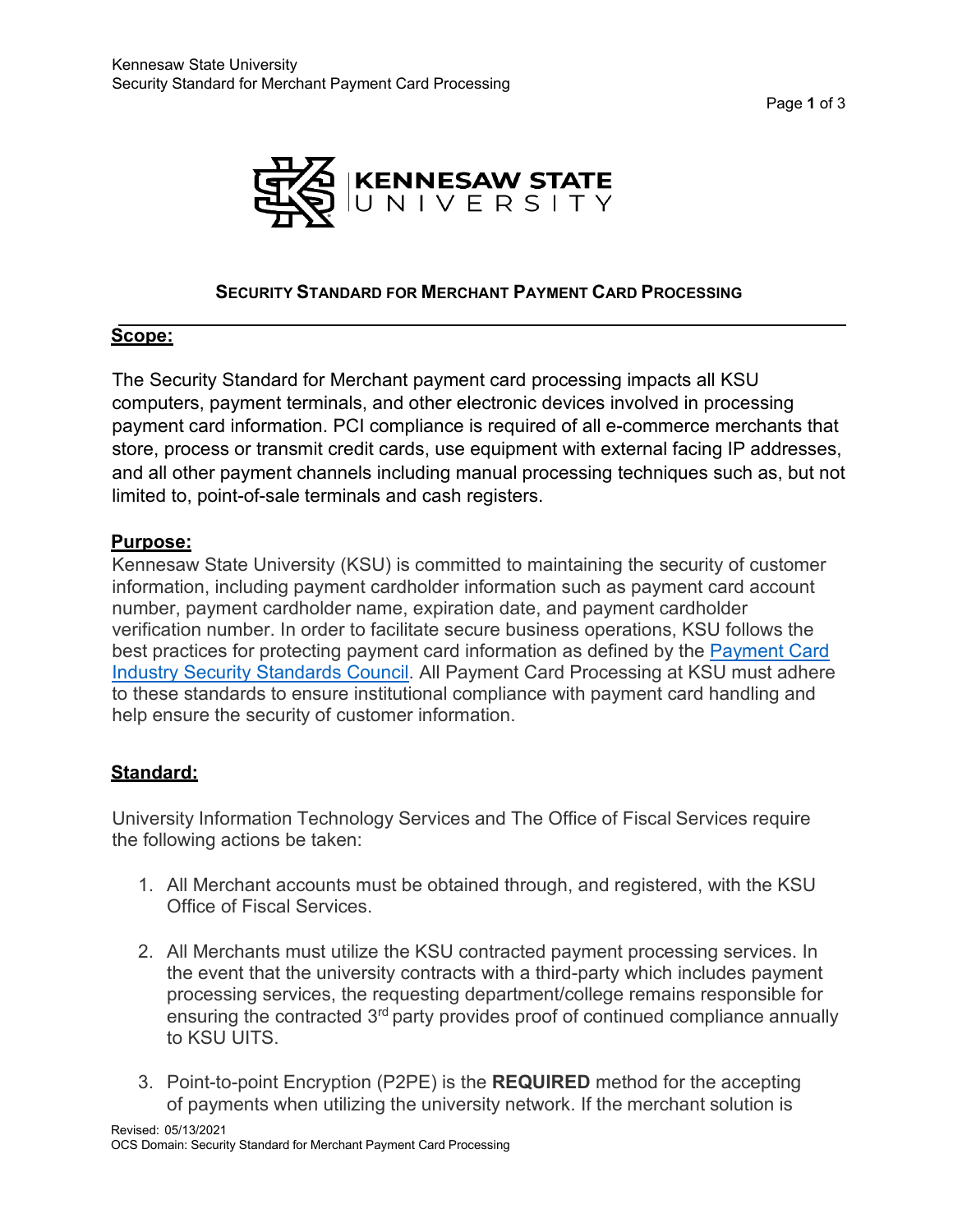not P2PE validated, it must be removed from the university network and another method for connectivity used, such as a cellular or analog phone line.

- 4. If utilizing the central processing services, merchants shall not transmit or store cardholder data outside the centralized system.
- 5. All systems processing payment card information must comply with applicable PCI Standards regarding change management, device configurations, and secure handling processes.
- 6. Only one primary function (e.g. web, database, or application server) is allowed per server and the university unit must maintain a list of all devices associated with payment card processing. Additionally, remote access must be managed in alignment with PCI requirements.
- 7. All applications processing payment card information must have been procured via approved university purchasing processes and be registered with the Office of Fiscal Services as stated above.
- 8. All payment card business and data handling processes must comply with applicable university policies including (but not limited to) the Computer Usage Policy, Data Security Policy and New Server Policy.
- 9. All merchants and credit card service providers **MUST** provide KSU with a copy of their PCI-accepted Attestation of Compliance (AoC) **annually**. All responses shall be coordinated with the UITS Office of Cybersecurity.
- 10.All systems processing payment card information must use fixed IP addresses, or use a documented dynamic range, on an isolated network. Access to these systems should be configured in alignment with PCI configuration requirements.
- 11.Using any wireless connectivity for payment card processing is not authorized unless it is a validated component of the approved merchant solution.
- 12.All web servers providing payment card processing services must utilize the strongest transmission encryption possible and hand the processing off to a thirdparty processor via a tokenization or PCI-compliant encryption process.
- 13.All portable devices processing payment card information (laptops, handheld scanners, etc.) and any desktops located in physically insecure environments must implement encryption (full-disk or device).